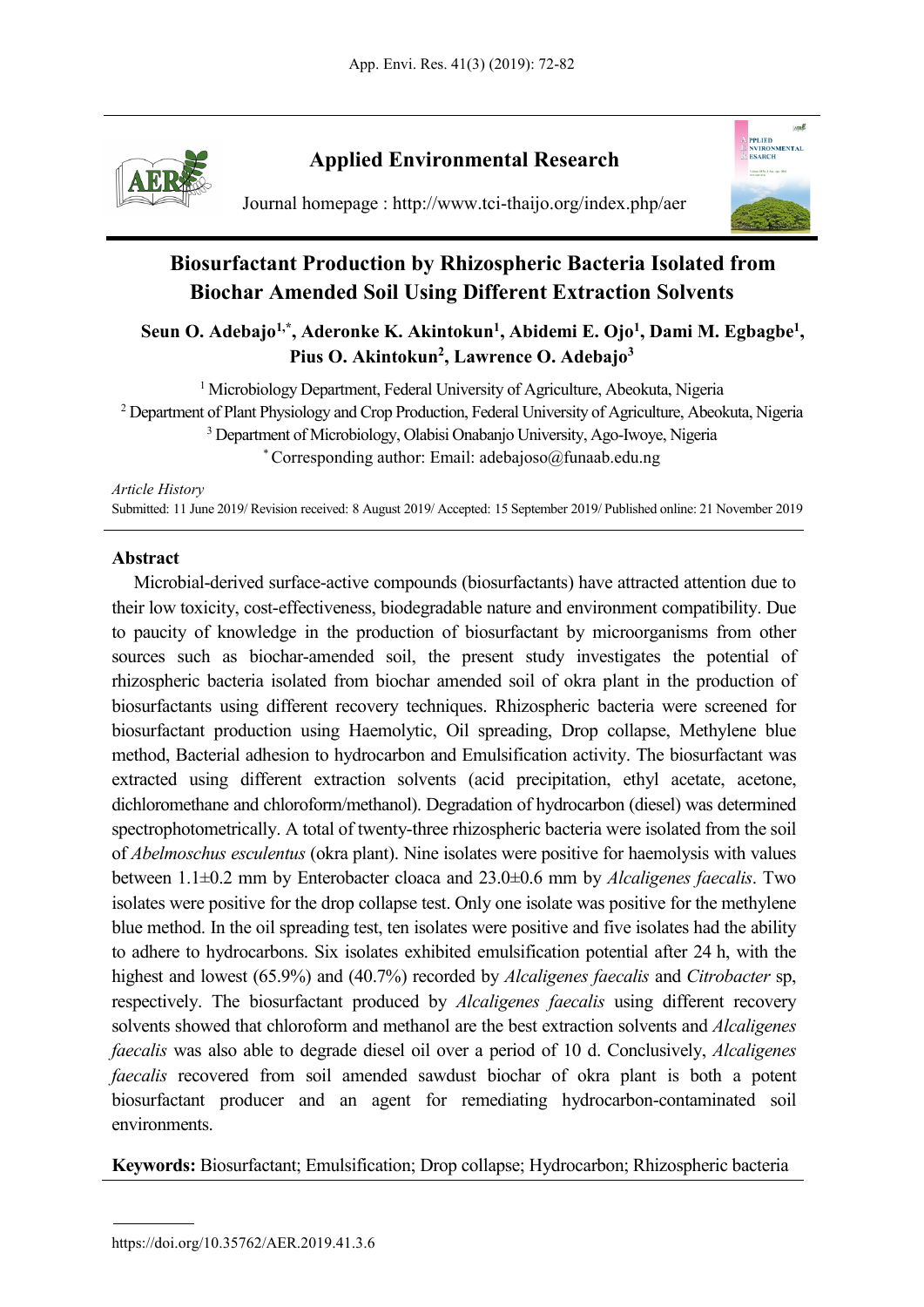### **Introduction**

Low molecular weight surface-active compounds widely produced by bacteria, fungi and yeast are known as biosurfactants. Favorable features such as high biodegradability, ecological acceptability and lower toxicity make biosurfactants potentially some of the best alternatives to chemically synthesized surfactants in a variety of applications [1].

Biosurfactants have also been employed to enhance oil production, and especially in tertiary oil recovery, due to their efficiency in lowering interfacial tension in the interfaces between fluids having different polarities, e.g. oil and water [2].

Biosurfactants can be categorized into glycolipids, phospholipids, lipopeptides and polymeric surfactants [3]. Industries such as cosmetics, food, pharmaceutics, agriculture, microbial enhanced oil recovery (MEOR) and bioremediation [4-5]. Also, biosurfactants take part in biofilm formation as well as signaling in plant-microbe interactions. This makes them important especially where they can increase the bioavailability of hydrophobic compounds for plants in the rhizosphere [6-7].

Biochar is a charcoal-like substance produced by pyrolysis of organic material from agricultural and forestry wastes. Biochar material can be used as a soil conditioner, amendment and may also be suitable for use in environmental management [8].

Many studies have been reported on microbially synthesized surfactants derived from hydrocarbon-contaminated sources, but due to paucity of knowledge in the isolation of microorganisms, the present study investigates the potential of rhizospheric bacteria recovered from sawdust biochar soil of okra plant for the production of biosurfactant using different recovery solvents, and also to determine the hydrocarbon degradation activity of potential biosurfactant producing microorganisms.

#### **Materials and methods**

# **1) Preparation of biochar with sawdust biomass**

Biomass (sawdust) was sun dried to reach a level of 15%. The biomass was broken up by hand in order to achieve proper heating during pyrolysis and loaded into the inner retort chamber, comprising a 30 gallon drum with perforations in the base. The biomass was heated at a temperature of 400<sup>o</sup>C. A dense smoky black char produced after 5 h of heating was then removed as the biochar product. Biochar (28 g) was mixed with 5 kg of soil, watered and allowed to settle for 5 d [9]. After 5 d, okra seedlings were sown in the medium.

# **2) Isolation and characterization of rhizospheric bacteria**

One gram of the rhizospheric soil from the okra plant after 9 weeks of planting was collected and serially diluted up to 10-6 with sterile water. Aliquots (0.1 mL) were inoculated into a nutrient agar medium, incubated for 24 h to produce pure cultures. The isolates were identified using biochemical and morphological characterization  $[1]$ .

## **3) Screening of rhizospheric microorganisms for biosurfactant production 3.1) Haemolytic activity**

Fresh colonies were extracted and smeared on blood agar plates. These plates were incubated at 37°C for 48 h. The plates were then observed for the presence of a clear zone surrounding the colonies, indicating the presence of biosurfactant -producing organisms [10].

### **3.2) Oil spread technique**

This was carried out as described by Ariechi and Guechi [11]. 50 mL of distilled water was added to Petri plate followed by addition of 100 µL of crude oil to the surface of the water. Then, 10 µL of 24 h cell-free culture broth was dropped onto the crude oil surface. The diameter of the clear zone on the oil surface was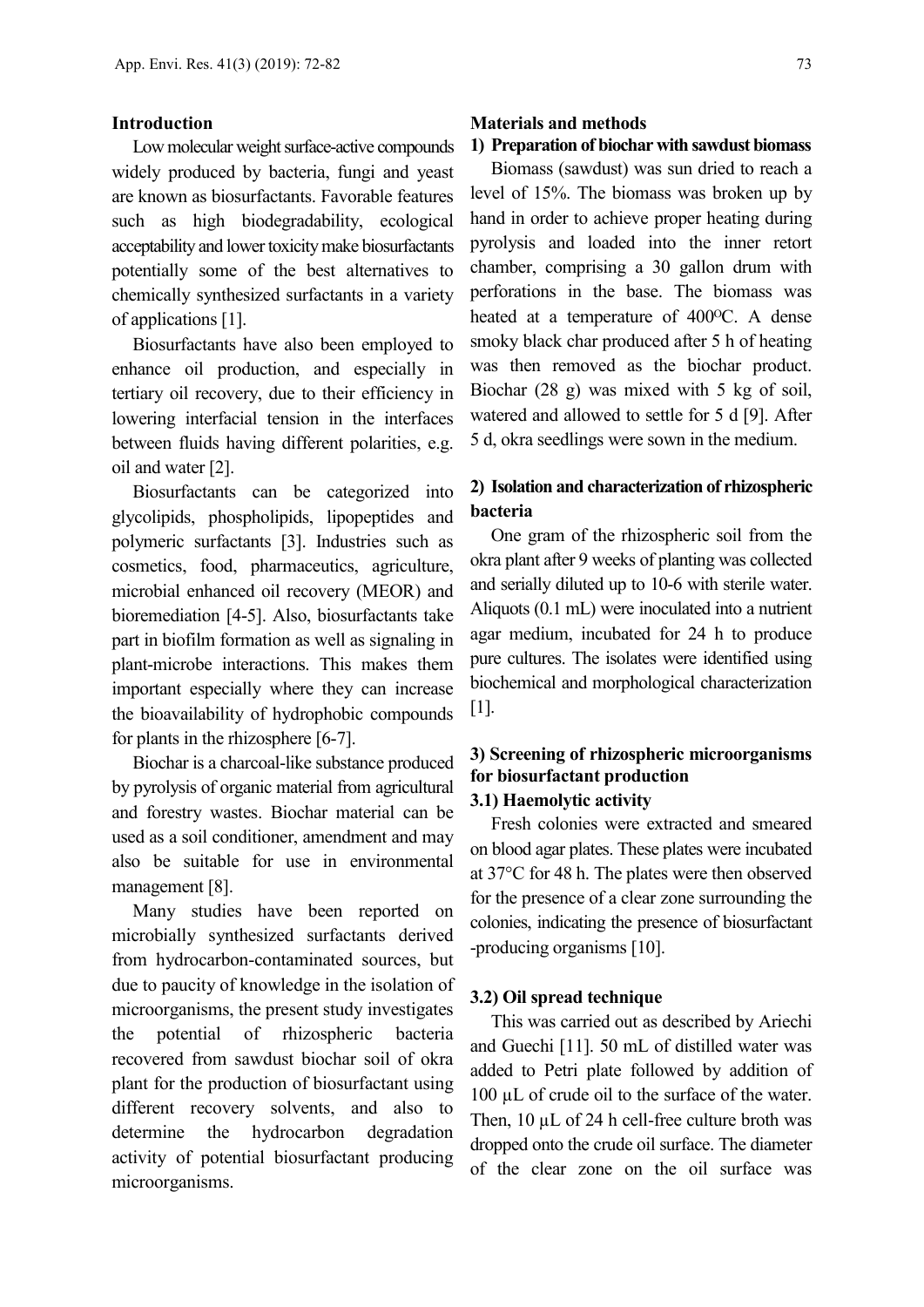measured and compared to 10 µL of distilled water as a negative control.

### **3.3) Drop collapse test**

Mineral oil (100  $\mu$ L) was inoculated to 96well microtiter plates and allowed to equilibrate for 1 h. Ten microliter (10  $\mu$ L) of the 24 h culture supernatant was introduced into the surface of the oil in the well and plates were observed after 1 min. The culture supernatant containing surfactant causes the drop to collapse; if the drop remain intact, this indicates a negative result. Distilled water was used as control treatment [12].

#### **3.4) Bacterial adhesion to hydrocarbon activity**

To determine bacterial adhesion to hydrocarbon method using the reported by Goulart et al. [13], bacterial cells were suspended in phosphate buffer salt solution g  $L^{-1}$  (K<sub>2</sub>HPO<sub>4</sub>: 16.9 and KH<sub>2</sub>PO<sub>4</sub>: 7.3 g L<sup>-1</sup> with pH 7 to give an optical density of 0.5 at 600 nm. 100 µL of kerosene was added to 2 mL of cell suspension and was vortexed for 2 min in a test tube. The aqueous phase was allowed to separate for 1h, and the optical density of the aqueous phase  $(A<sub>0</sub>)$  was measured after 10 min. Hydrophobicity was measured as the percentage of cell adherence to hydrocarbon. The degree of hydrophobicity was calculated as  $H = 1-A/A_0 \times 100\%$ , where A is the absorbance of the aqueous phase after hydrocarbon was added and  $A_0$  the absorbance of the aqueous phase before hydrocarbon was added.

### **3.5) Methylene blue method**

A mineral salt agar medium supplemented with glucose as a carbon source  $(2\%)$ , cetyltrimethyl ammonium bromide (CTAB: 0.5 mg mL<sup>-1</sup>) and methylene blue (MB:  $0.2 \text{ mg} \text{ mL}^{-1}$ ) was prepared. 30  $\mu$ L of 24 h culture supernatant was loaded into the each well prepared in methylene blue agar plate using a 4 mm cork borer. The plate was then incubated at 37°C for 48 h. A dark blue halo zone around the culture was considered positive for anionic biosurfactant production [14].

#### **3.6) Emulsification activity**

This is a confirmatory screening test for biosurfactant production. Emulsification activity was carried out as described by Kebbouche-Gana [15]. 2 mL of crude oil and 2 ml of cellfree medium (supernatant) were measured into a test tube and vortexed at high speed for 2 min. Emulsification activity was calculated at different time intervals using the formula: E  $(%)$  = total height of the emulsified layer/total height of the liquid layer  $\times$  100.

# **4) Molecular and phylogenetic analysis of potential isolate**

The best biosurfactant producer was selected from the screening tests for molecular characterization. Extraction of the genomic DNA of bacteria isolate, amplification by polymerase chain reaction (PCR) using 16Sr-RNA primer, sequencing of the isolate DNA and DNA sequence were used to identify the isolate. Phylogenetic analysis was carried out on potential biosurfactant producer with seven reference isolates obtained from NCBI database [16-17].

# **5) Biosurfactant production 5.1) Fermentation medium**

For biosurfactant production, a mineral salt medium with the following composition was utilized (g  $1^{-1}$ ):2.5 g L<sup>-1</sup> of NaNO<sub>3</sub>, 0.1 g L<sup>-1</sup> of KCL, 3.0 g  $L^{-1}$  of KH<sub>2</sub>PO<sub>4</sub>, 7.0 g  $L^{-1}$  of K<sub>2</sub>HPO<sub>4</sub>, 0.01 g L<sup>-1</sup> of CaCl<sub>2</sub>, 0.5 g L<sup>-1</sup> of MgSO4·7H2O) supplemented with 5 ml of trace element solution  $(0.116 \text{ g} L^{-1} \text{ of}$ FeSO<sub>4</sub>·7H<sub>2</sub>O, 0.232 g L<sup>-1</sup> of H<sub>3</sub>BO<sub>3</sub>, 0.41 g L<sup>-1</sup> of  $CoCl_2·6H_2O$ , 0.008 g  $L^{-1}$  of CuSO<sub>4</sub>.5H<sub>2</sub>O, 0.008 g  $L^{-1}$  of MnSO<sub>4</sub>·H<sub>2</sub>O, 0.022 g  $L^{-1}$  of [NH<sub>4</sub>]<sub>6</sub>Mo<sub>7</sub>O<sub>24</sub>, 0.174 g L<sup>-1</sup> of ZnSO<sub>4</sub>) supplemented with 5% pome as substrate, final pH adjusted to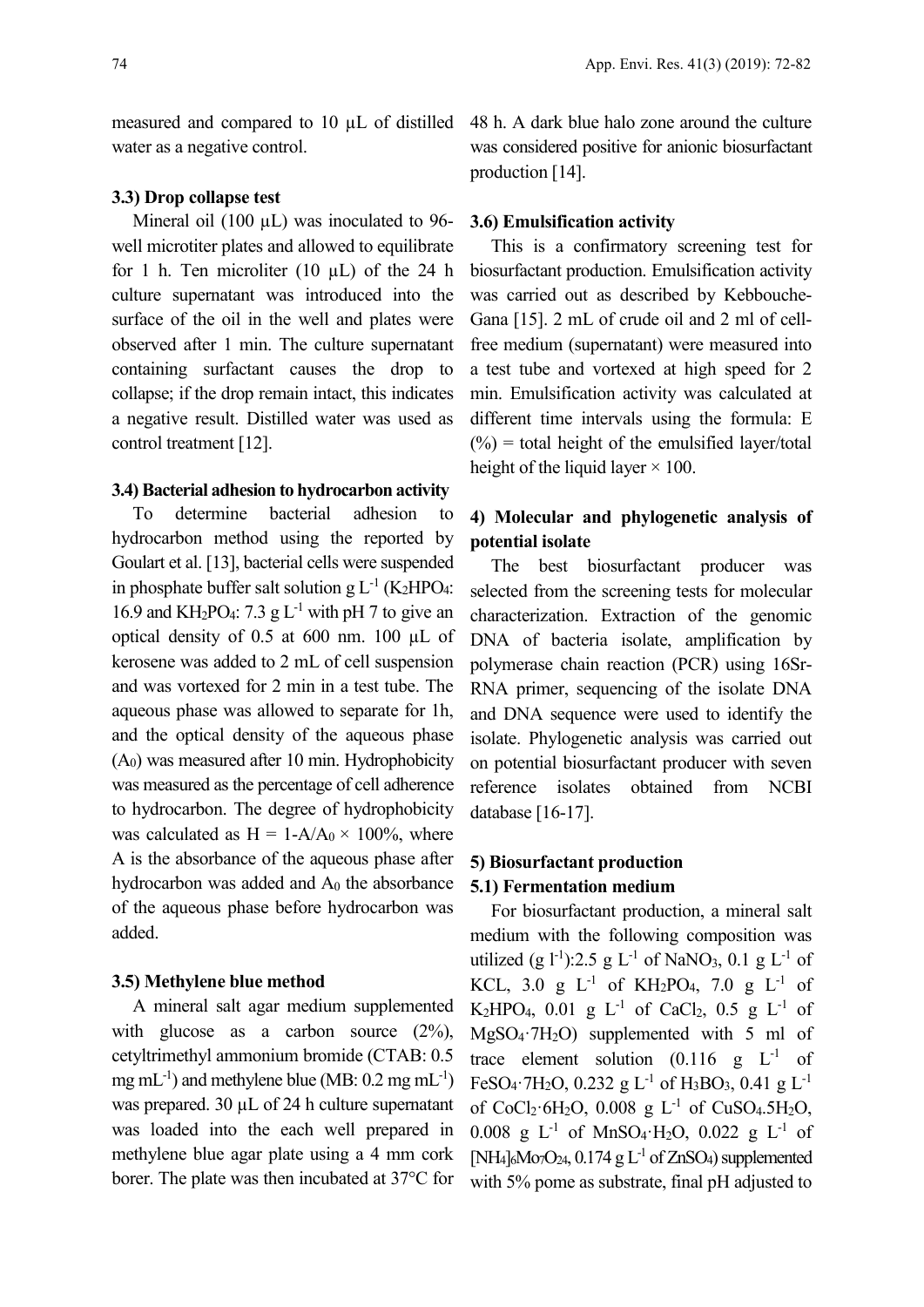7.0 and autoclaved at 121°C for 15 mins. The medium was allowed to cool, inoculated with 5% of the bacterial broth and incubated at 30°C, 200 rpm for 5 d [2].

### **5.2) Recovery techniques of biosurfactant**

The extraction techniques involve the use of acid precipitation and solvent extraction methods. The fermentation broth sample was centrifuged at 13,000 rpm for 15 min. The obtained supernatant serves as the crude biosurfactant. Crude biosurfactant was treated by acidification to pH 2.0 using 2N HCl and the acidified supernatant was left overnight at 4°C for complete precipitation of the biosurfactant. Precipitated samples were centrifuged at 13,000 rpm for 30 min and the pellets obtained served as the unpurified biosurfactant for acid-precipitated samples. Another crude biosurfactant sample was extracted three times separately with an equal volume of ethyl acetate, acetone, dichloromethane and chloroform/methanol (2:1). The organic solvent was evaporated using a rotary evaporator and the residue obtained served as the unpurified biosurfactant [18].

### **5.3) Purification of biosurfactant**

The modified method of Qiao and Shao [19]; Kim et al. [20] was employed for biosurfactant purification. The biosurfactant produced was allowed to run through open column chromatography packed with Sephadex LH 20 (Sigma Aldrich) as the stationary phase and methanol as the mobile phase. The velocity of flow was 12 s per drop and methanol was the only flow solvent. Eluent from the column was collected in clean glass bottles. At the end of collection, methanol in the glass bottle was allowed to evaporate leaving the fractionated compound. The purified biosurfactant was then weighed.

#### **6) Antimicrobial activity of biosurfactant**

Crude supernatant was used to assay for antimicrobial activity using the well diffusion method. The crude biosurfactant was tested against Proteus mirabilis, *Micrococcus luteus*, *Klebsiella pnemoniae*, *Staphylococcus aureus*, *Escherichia coli* and *Enterococcus faecalis*. Each isolate was inoculated on sterile Muller-Hinton agar plates. A sterile cork-bore of diameter 7.0 mm was used to make wells on the agar plates. Each well was filled with 50  $\mu$ L of the supernatant. Distilled water was added to another plate as control. The plates were incubated at 30°C for 24 h. The presence of a clear zone indicated antibacterial activity of the crude biosurfactant [21].

# **7) Degradation of hydrocarbon by biosurfactant producer**

The potential of biosurfactant producers for hydrocarbon degradation was investigated in liquid culture conditions. Isolates were cultivated in mineral liquid medium containing  $(g L^{-1})$ : 0.7 KCl, 2.0 KH2PO4, 3.0 Na2HPO4, 1.0 NH4NO3 and trace element solution (4.0 MgSO4, 0.2 FeSO<sub>4</sub>, 0.2 MnCl<sub>2</sub> and 0.2 CaCl<sub>2</sub>). Mineral salt medium was supplemented with diesel oil (5% v/v) as a source of carbon and energy, an inoculum load of 0.9 optical density, incubated at 30°C for 10 d at 160 rpm. Degradability was assessed by monitoring optical density and pH [22].

#### **8) Statistical analysis**

Data obtained were subjected to analysis of variance and means were separated by Duncan's Multiple Range Test using SPSS v. 20.0 (P<0.05).

### **Results and discussion**

# **1) Isolation and characterization of rhizospheric bacteria**

Soil serves as a reservoir for microorganisms, but soil incorporation of biochar further boosts microorganism populations. The abundance of microorganisms in biochar-enhanced soil is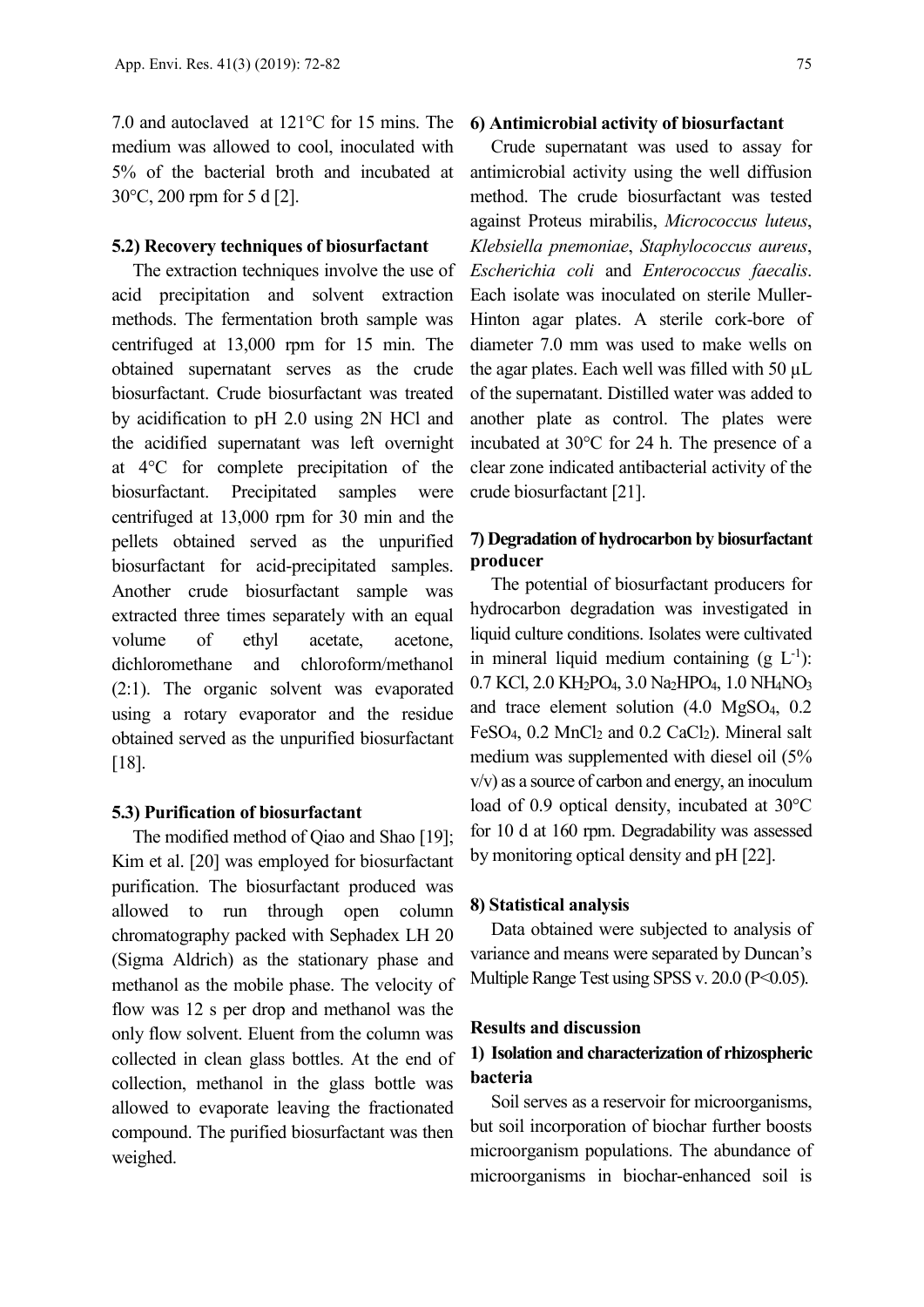consistent with the report of Elad et al. [23] who reported that biochar is a fertilizer, an enricher and a soil conditioner. It is likely that the organisms were able to utilize and degrade both organic and inorganic molecules in the biocharenhanced soil. Nine rhizospheric bacteria were recovered from the soil without biochar (Bacillus spp; 33.3%, *Pseudomonas* spp; 22.2%, *Citrobacter* spp; 11.1%, *Enterobacter* spp; 22.2% and *Corynebacterium* sp;11.1%). Figure 1(a) and Figure 1(b) show the occurrence of 14 rhizospheric bacteria isolated from sawdust biochar soil (*Bacillus* spp; 28.57, *Staphylococcus* sp; 7.14, *Alcaligenes* spp; 14.29, *Flavobacteria* sp; 7.14, *Azotobacter* sp; 14.29, *Citrobacter* sp; 7.14, Micrococcus sp;7.14, *Klebsiella* sp; 7.14, *Proteus* sp; 7.14) %.





# **2) Screening and selection of rhizospheric isolates for biosurfactant production**

Of the twenty-three rhizospheric bacteria isolated, two isolates exhibited potential biosurfactant producers following a screening test using complementary (hemolytic, drop collapse, oil spreading, methylene blue method, adhesion method) and confirmatory (emulsification) screening methods. Table 1 shows the complementary screening results and Table 2 shows the confirmatory screening results of the different methods carried out on the rhizospheric bacteria. Interestingly, two isolates that tested positive for the drop collapse method also emerged as potential biosurfactant producers in the emulsification test. The drop collapse test is not as sensitive as the oil displacement test in detecting low levels of biosurfactant production. Youssef et al. [24] recommended the drop collapse assay as a reliable technique for screening biosurfactant production. The drop collapse results is consistent with the work of Said et al. [25] who reported negative results for some isolates and suggested that microorganisms recording negative in the drop collapse test are not good emulsifiers. The methylene blue method is a quantitative assay for detection of anionic surfactants and extracellular glycolipids. The microbes that secrete anionic surfactants were surrounded by dark blue halos [26]. *Alcaligenes faecalis* was the only isolate showing potential to produce an anionic biosurfactant. According to Ariech and Guechi [11], a good biosurfactant producer must have higher than 50% emulsification ability. Following the report by Zou et al. [27] that all biosurfactants are good emulsifiers, two isolates, *Alcaligenes faecalis* and *Bacillus subtilis* were selected as potential biosurfactant producers due to their excellent performance in all the screening methods. However, *Alcaligenes faecalis* was selected over *Bacillus subtilis* due to its higher emulsification index of 65.9%. It was also observed that some of the isolates revealed good emulsification ability with negative results in one or more of the complementary techniques; however, this result was also reported by Sharma et al. [28] and Santhini and Parthasarathi [29].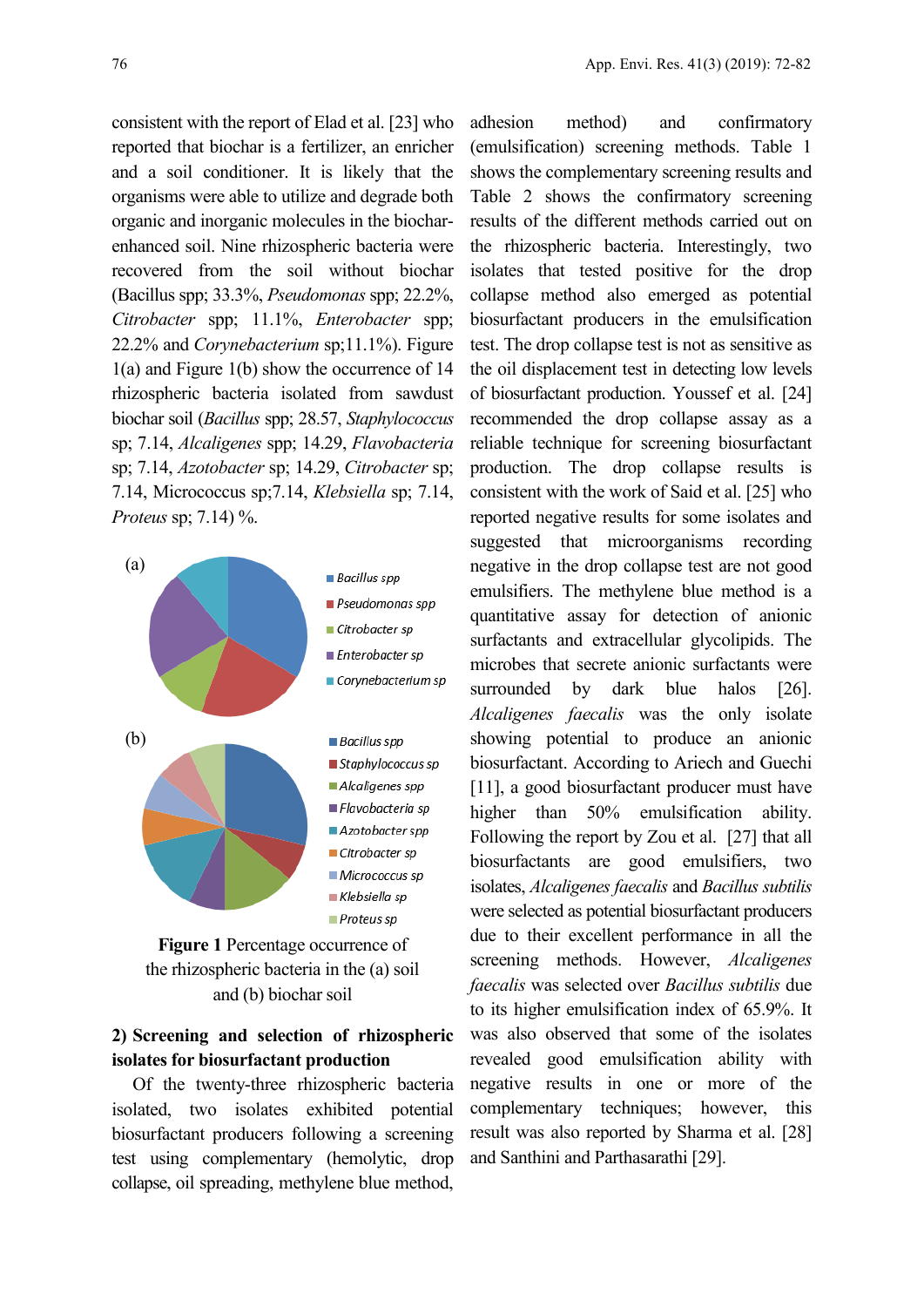| <b>Treatments</b>                  | <b>Isolates</b>            | Haemolytic      | <b>Drop</b> | <b>Blue</b>    | Oil             | <b>Adhesion</b> to |
|------------------------------------|----------------------------|-----------------|-------------|----------------|-----------------|--------------------|
|                                    |                            | zone (mm)       | collapse    |                | spreading       | hydrocarbon        |
|                                    |                            |                 |             |                | (mm)            | $(\%)$             |
| Sawdust<br>biochar<br>amended soil | $B.$ subtilis $1$          | $11.8 \pm 0.40$ |             | $\overline{a}$ | $10.5 \pm 0.8$  |                    |
|                                    | Alcaligene spp             |                 |             |                |                 |                    |
|                                    | Klebsiella oxytoca         |                 |             |                | $6.2 \pm 1.8$   | $20.5 \pm 3.0$     |
|                                    | Azotobacter<br>chroococcum |                 |             |                |                 |                    |
|                                    | $B.$ subtilis $2$          |                 |             |                |                 |                    |
|                                    | Citrobacter freundii       | $15.3 \pm 0.6$  |             |                | $1.8 + 0.3$     |                    |
|                                    | Flavobacterium sp          |                 |             |                |                 |                    |
|                                    | Alcaligenes faecalis       | $23.0 \pm 0.6$  | $^{+}$      | $0.9 + 0.1$    | $15.6 \pm 0.3$  | $53.8 \pm 0.0$     |
|                                    | B. sphaericus              | $6.5 \pm 0.0$   |             |                | $1.82 \pm 0.35$ |                    |
|                                    | Azotobacter<br>chroococcum |                 |             |                |                 |                    |
|                                    | Micrococcus luteus         |                 |             |                | $1.15 \pm 0.1$  |                    |
|                                    | S. saprophyticus           |                 |             |                |                 |                    |
|                                    | $B.$ subtilis $_3$         | $11.7 \pm 0.6$  |             |                | $12.7 \pm 0.4$  | $27.0 \pm 0.1$     |
|                                    | Proteus mirabilis          |                 |             |                |                 |                    |
| Unamended<br>Soil                  | Enterobacter cloaca        |                 |             |                |                 |                    |
|                                    | Klebsiella sp              |                 |             |                | $2.15 \pm 0.15$ |                    |
|                                    | <b>B.</b> subtilis         | $11.8 \pm 0.3$  | $^{+}$      |                | $13.7 \pm 1.6$  | $51.5 \pm 2.5$     |
|                                    | <b>B.</b> subtilis         |                 |             |                |                 |                    |
|                                    | Klebsiella sp              |                 |             | ۰              |                 |                    |
|                                    | Citrobacter sp.            | $1.7 \pm 0.0$   |             |                | $9.1 \pm 0.4$   | $15.0 \pm 4.0$     |
|                                    | Corynebacterium sp         |                 |             |                |                 |                    |
|                                    | <b>Bacillus</b> subtilis   | $1.4 \pm 0.1$   |             |                |                 |                    |
|                                    | E. cloaca                  | $1.1 \pm 0.2$   |             |                |                 |                    |

|  | Table 1 Screening rhizospheric microorganisms for biosurfactant production |
|--|----------------------------------------------------------------------------|
|  |                                                                            |

Values are Mean  $\pm$  Standard error of means

## **Table 2** Emulsification index of bacterial isolates

| <b>Isolates</b>                     | Emulsification index $(\% )$ |                |                               |                                        |                               |                                                                                                                                                                                                                                                       |                 |                                |
|-------------------------------------|------------------------------|----------------|-------------------------------|----------------------------------------|-------------------------------|-------------------------------------------------------------------------------------------------------------------------------------------------------------------------------------------------------------------------------------------------------|-----------------|--------------------------------|
|                                     | 3 <sub>h</sub>               | 6 h            | 9 <sub>h</sub>                | 12 <sub>h</sub>                        | 15 <sub>h</sub>               | 18 <sub>h</sub>                                                                                                                                                                                                                                       | 21 <sub>h</sub> | 24 <sub>h</sub>                |
| Alcaligenes<br><i>faecalis</i> (SW) | $64.6 \pm 3.2$               | $66.1\pm4.1$   |                               | $63.5\pm2.6$ $64.5\pm6.4$ $65.9\pm2.1$ |                               | $65.8 \pm 4.8$                                                                                                                                                                                                                                        | $65.9 \pm 3.2$  | $65.9 \pm 2.9$                 |
| <i>B.</i> subtilis $(SW)_1$         | $68.5 \pm 1.4$               | $62.4 \pm 0.8$ |                               | $60.3\pm4.9$ $54.2\pm1.3$              | $53.2 \pm 7.5$                | 54.6±9.6                                                                                                                                                                                                                                              | 54.7±4.9        | $54.7 \pm 5.3$                 |
| <i>B. subtilis</i> $(SW)_2$         | $60.6 \pm 7.5$               |                | $63.6\pm1.8$ $61.5\pm4.6$     | $60.2 \pm 6.8$                         | $62.4 \pm 3.1$                | $61.5 \pm 2.8$                                                                                                                                                                                                                                        | $62.5 \pm 2.0$  | $60.0 \pm 4.3$                 |
| B. sphaericus (SW)                  | $52.3 \pm 2.1$               | $54.5 \pm 4.2$ | $50\pm3.1$                    | $48.6 \pm 9.7$                         | $46.5 \pm 7.3$                | $45.0 \pm 2.4$                                                                                                                                                                                                                                        | $45.0 \pm 3.4$  | $44.0 \pm 2.5$                 |
| $B.$ subtilis $(S)$                 | $56.3 \pm 2.4$               | $55.9 \pm 1.3$ | $56.0 \pm 4.8$                | $56.7 \pm 1.4$                         | $57.7 \pm 2.8$ $57.1 \pm 4.9$ |                                                                                                                                                                                                                                                       |                 | $57.1 \pm 5.3$ $57.14 \pm 2.9$ |
| Citrobacter sp. $(S)$               | $41.0 \pm 1.2$               |                | $40.5 \pm 1.9$ $40.7 \pm 2.1$ | $42.4 \pm 3.0$                         | $42.3 \pm 1.8$                | 41.6 $\pm$ 0.7<br>$\overline{a}$ , and the contract of the contract of the contract of the contract of the contract of the contract of the contract of the contract of the contract of the contract of the contract of the contract of the contract o | $43.0 \pm 1.4$  | $40.7 \pm 2.6$                 |

**Key:** S= Isolate from soil sample; SW= Isolate from sawdust biochar soil sample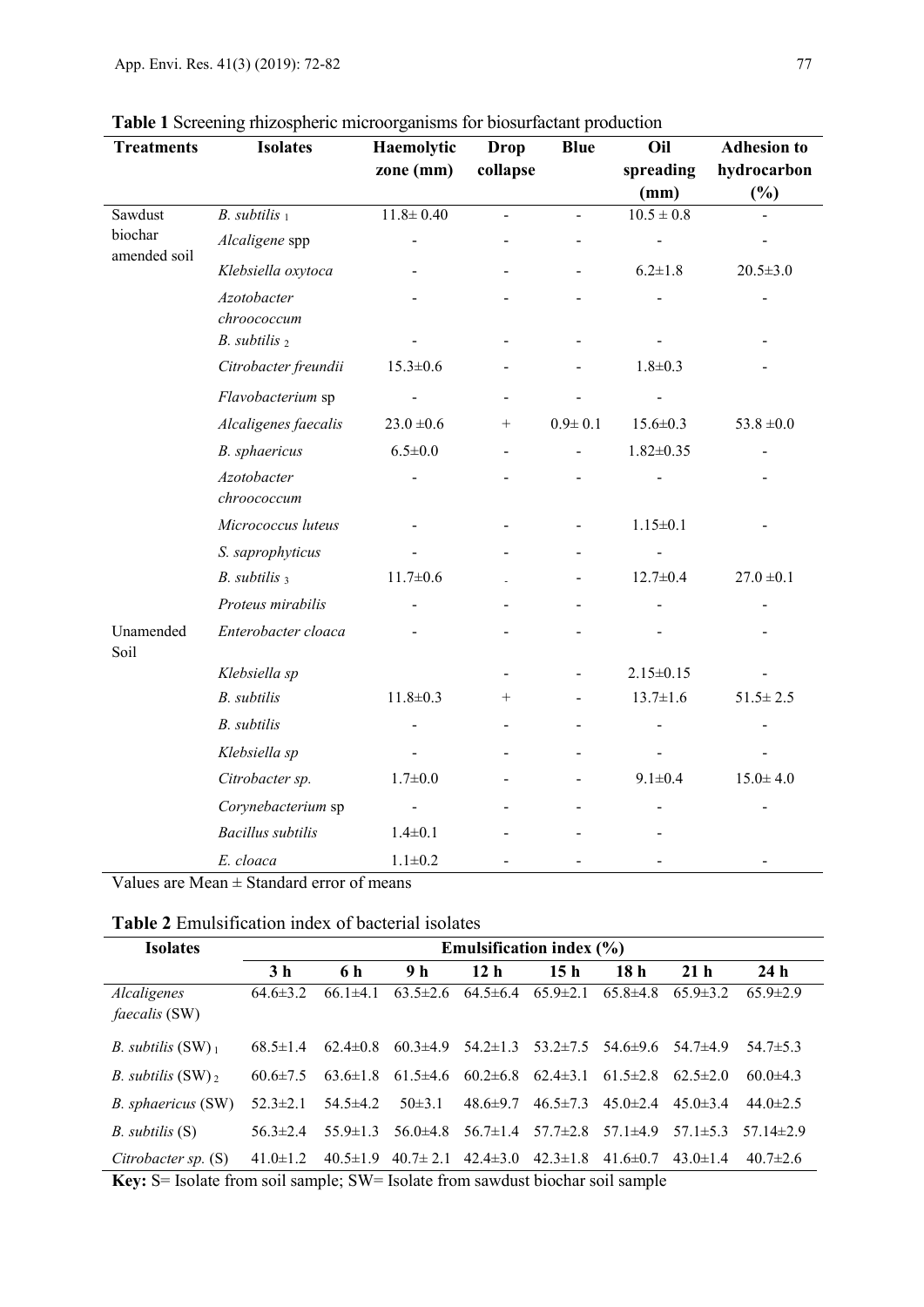*Alcaligenes faecalis* was identified as a potential isolate because it performed excellently in the screening methods and was therefore selected for biosurfactant production.

# **3) Biosurfactant production by** *Alcaligenes faecalis*

Biosurfactant produced by *Alcaligenes faecalis* using different recovery techniques identified chloroform and methanol as the best extraction solvents with the highest yield of 3.62±0.09, while ethyl acetate produced the lowest  $(1.37\pm0.16)$  yield of biosurfactant (Table 3). Polar and non-polar solvents were used in the study. Their different polarities influence final yield of biosurfactant. According to Qomarudin and Edwan [30], chloroform mixed with methanol in various ratios allows adjustment of the polarity of the extraction agent. The quantity of biosurfactant produced in this study did not corroborate with the findings of Varadavenkatesan and Ramachandra [31] whose highest quantity of biosurfactant produced after 4 d of fermentation was 0.64 g  $L^{-1}$ . The disparity in the quantity of biosurfactant produced could be due to the different isolation sites, ratio of chloroform: ethanol and microorganism used.

### **4) Antimicrobial activity of the biosurfactant**

Singh and Cameotra [32] reported that some biosurfactants are suitable alternatives to synthetic medicines and antimicrobial agents and may be useful as safe and effective therapeutic agents. Table 4 shows the antimicrobial activity of the crude biosurfactant produced by *Alcaligenes faecalis* with the highest zone of inhibition by *Micrococcus luteus* and lowest zone of inhibition by *Escherichia coli* (*E. coli*). Both Gramnegative and Gram-positive bacteria were sensitive to the biosurfactant, indicating the potential utility of this biosurfactant in clinical applications.

**Table 3** Biosurfactant production using different extraction solvents

| Solvent                         | <b>Dried biosurfactant</b> |  |  |  |  |
|---------------------------------|----------------------------|--|--|--|--|
|                                 | $(g L^{-1})$               |  |  |  |  |
| Acid precipitation              | $1.84 \pm 0.04$            |  |  |  |  |
| Acetone                         | $2.18\pm0.11$              |  |  |  |  |
| Dichloromethane                 | $1.74 \pm 0.07$            |  |  |  |  |
| Chloroform<br>/methanol $(2:1)$ | $3.62 \pm 0.09$            |  |  |  |  |
| Ethyl acetate                   | $1.37\pm0.16$              |  |  |  |  |

Values are Mean  $\pm$  Standard error of means

**Table 4** Antimicrobial activity of crude biosurfactant produced by *Alcaligenes faecalis*

| <b>Test Organisms</b> | Zone of inhibition |  |  |  |  |
|-----------------------|--------------------|--|--|--|--|
|                       | (mm)               |  |  |  |  |
| Micrococcus luteus    | $12.4 \pm 0.35$    |  |  |  |  |
| Proteus mirabilis     | $10.0 \pm 1.13$    |  |  |  |  |
| S. aureus             | $8.3 \pm 0.4$      |  |  |  |  |
| K. pneumonia          | $9.8 \pm 0.29$     |  |  |  |  |
| E coli                | $7.2 \pm 1.67$     |  |  |  |  |
| Enterococcus faecalis | $9.1 \pm 2.35$     |  |  |  |  |

Values are Mean  $\pm$  Standard error of means

#### **5) Degradation of hydrocarbon**

In the degradation experiment, absorbance increased and pH decreased over the 10 d study period, suggesting the microorganism's ability to utilize and degrade the diesel oil. Figure 2 shows the degradation analysis of diesel oil. The increase in optical density implies that the bacterial enzymes were able to metabolize the hydrocarbon, releasing acidic metabolites into the medium, thus also lowering the pH over time. Other simple methods for monitoring degradation include the plate count method and measurement of physical and chemical parameters. Previous work on hydrocarbondegrading bacterial communities have been conducted using GC-MS or HPLC analysis; however, it has been observed that most of the isolates exhibiting better result in GC-MS or HPLC analysis had higher turbidity or optical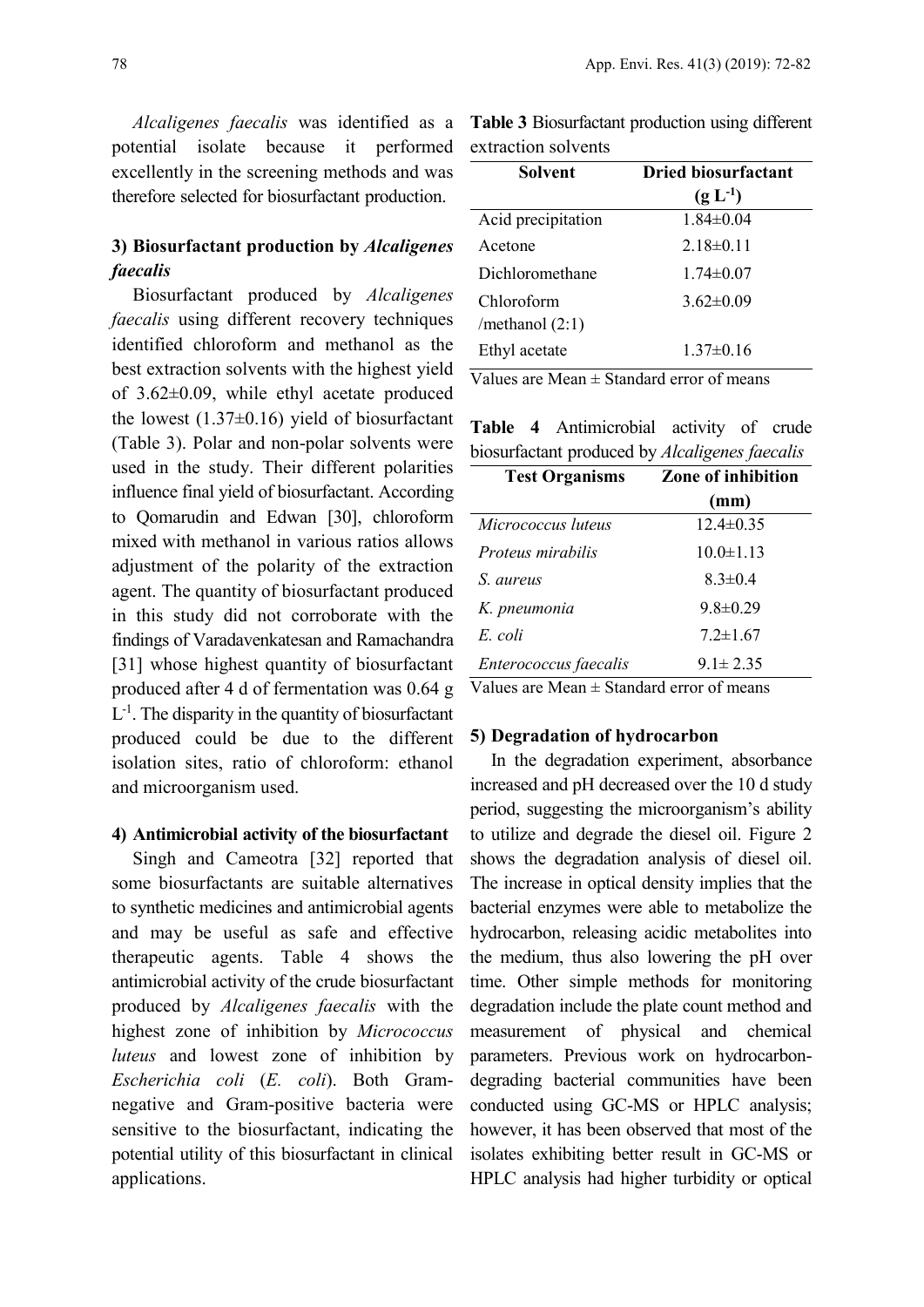density. The method of observing the absorbance or optical density to determine degradation efficiency corroborates the work of Farag and Soliman [33], Xue et al. [34] and Chen et al. [10] where petroleum degradation efficiency was determined by spectrophotometric method and GC-MS analysis.



**Figure 2** Degradation of hydrocarbon by biosurfactant producer.

### **6) Phylogenetic analysis of Alcaligenes faecalis**

Alcaligenes faecalis had previously been considered as a harmless saprophyte in the human intestinal tract but is also common in water, soil and environment [35]. Some *Alcaligenes faecalis* produce enzymes that degrade organic contaminants; these find wide application in the pharmaceutical industry as well as in biodegradation of organic pollutants, sewage and industrial wastewater treatment [36-37]. The phylogenetic tree constructed for the 16s rRNA sequences of A. faecalis from rice-husk biochar soil of okra plant with seven *A. faecalis* GenBank isolates showed that the *A. faecalis* from this study was genetically closely related to *A. faecalis* strains isolated from activated sludge (KY500593.1) in India, sugarcane molasses based distillery waste disposal site (FJ581029.1) in Italy and abattoir waste water (KY345400.1) in Nigeria (Figure 3). This implies that the *A. faecalis* from rice-husk biochar soils of okra plant in Nigeria may be widely distributed and can be isolated from wastewater and soil.



**Figure 3** Maximum likelihood tree constructed for the *A. faecalis* from biochar soil with reference to *A. faecalis* strains obtained from the GenBank database using the Tamura-Nei substitution model with bootstrap values  $($ >60%) of 1,000 replicates shown at the nodes.

### **Conclusion**

This study compared the biosurfactant potential of rhizospheric bacteria isolated from soil amended with sawdust biochar and soil without amendment. *Alcaligenes faecalis* from sawdust biochar soil was found to be a potent biosurfactant producing bacterium. Also, the study revealed that the quantity of biosurfactant produced is dependent on the extraction solvent used.

### **Conflict of interest**

The authors have no conflict of interest to declare.

#### **References**

- [1] Banat, I.M., Makkar, R., Cameotra, S.P. Potential commercial applications of microbial surfactants. Applied Microbiology and Biotechnology, 2000, 53, 495-508.
- [2] El-Sheshtawy, H.S., Aiad, I., Osman, M. E., Abo-ELnasr, A.A., Kobisy, A.S. Production of biosurfactants by Bacillus licheniformis and Candida albicans for application in microbial enhanced oil recovery. Egyptian Journal of Petroleum, 2016, 25, 293-298.
- [3] Mulligan, C.N., Yong, R.N., Gibbs, B.F. Remediation technologies for metalcontaminated soils and groundwater: An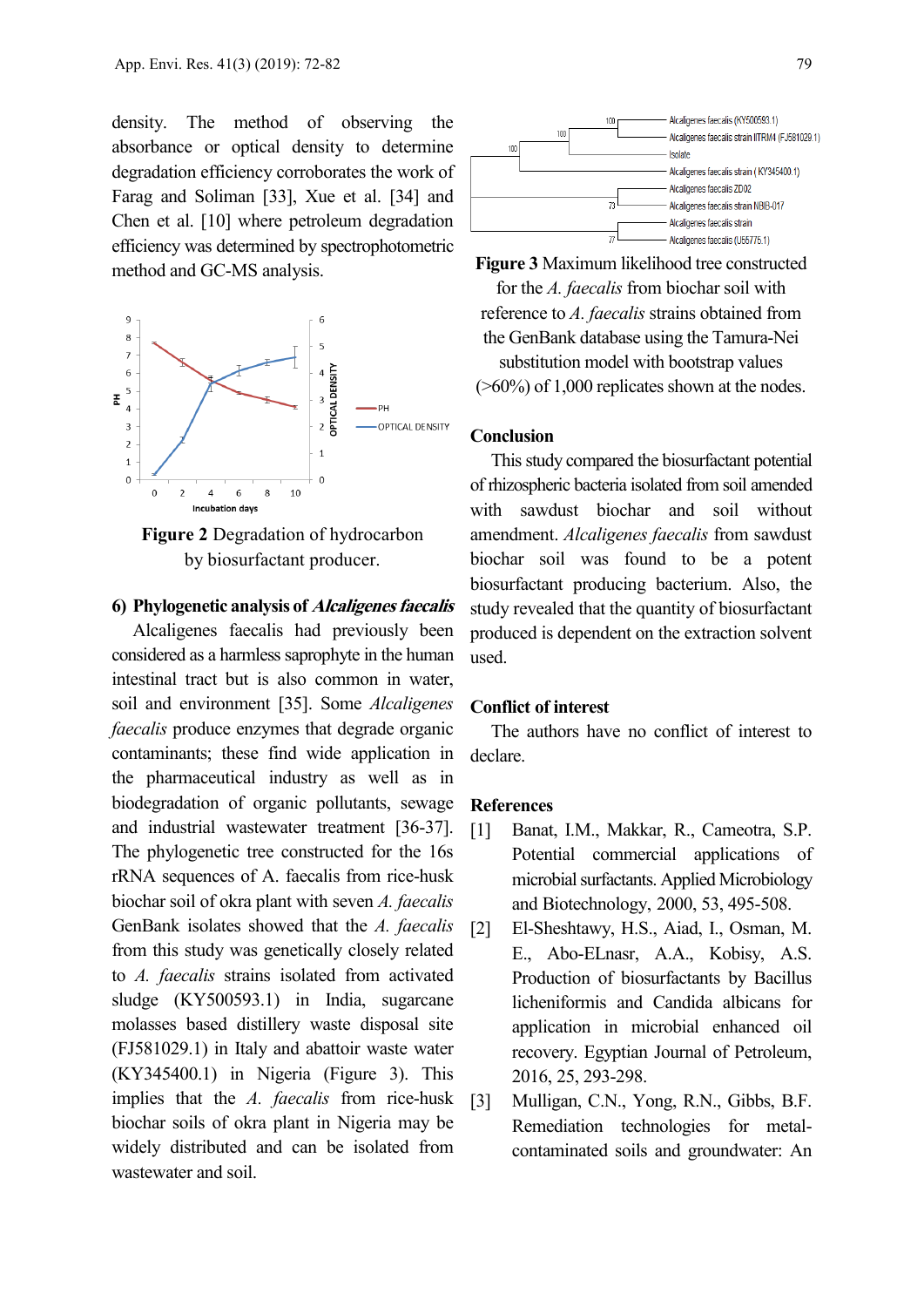evaluation. Engineering Geology, 2001, 60, 193-207.

- [4] Joshi, S., Bharucha, C., Jay, S., Yadav, S., Nerurkar, A., Anjana, J. Biosurfactant production using molasses and whey under thermophilic conditions. Bioresource Technology, 2008, 99(1), 195-199.
- [5] Rahman, K.S., Gakpe, E. Production, characterization and applications of biosurfactants-Review. Biotechnology, 2008, 7, 360-370
- [6] Ron, E. Z., Rosenberg, E. Natural roles in biosurfactants. Environmental Microbiology, 2011, 3, 229-236.
- [7] Sachdev, D.P., Cameotra, S.S. Biosurfactants in agriculture. Applied Microbiology and Biotechnology, 2013, 97(3), 1005-1016.
- [8] Jeffery, S., Frank, G.A., Verheijen, M., Bastos, A.C. A quantitative review of the effects of biochar application to soils on crop productivity using meta-analysis". Agriculture, Ecosystems and Environment, 2011, 144(1), 175-187.
- [9] Woldetsadik, D., Drechsel, P., Marschner, B., Itanna, F., Gebrekidan, H. Effect of biochar derived from faecal matter on yield and nutrient content of lettuce (Lactuca sativa) in two constracting soils. Environmental Systems Research, 2017, 6, 2-5
- [10] Chen, Q., Li, J., Liu, M., Sun, H., Bao, M. Study on the biodegradation of crude oil by free and immobilized bacterial consortium in marine environment. PLoSONE, 2017, 12(3):e0174445. DOI: 10.1371/journal.pone.0174445
- [11] Ariehi, M., Guech, A. Assessment of four different methods for selecting biosurfactant producing extremely halophilic bacteria. African Journal of Biotechnology, 2015, 14 (21), 1764-1772
- [12] Loganathan, K., Gaurav, K., Kokati, V., Bhaskara, R. Comparison of methods and screening of biosurfactant producing

marine actinobacteria isolated from Nicobar marine sediment. Environmental Biotechnology Division, 2010, 2(1), 34-38

- [13] Goulart, G.G., Coutinho, J.O., Monteiro, A.S., Siqueira, E.P., Santos, V.L. Isolation and characterization of gasoline-degrading yeasts from refined oil-contaminated residues. Journal of Bioremediation and Biodegradation, 2014, 5, 1-9.
- [14] Satpute, S.K., Bhawsar, B.D., Dhakephalkar, P.K., Chopade, B.A. Assessment of different screening methods for selecting biosurfactant producing marine bacteria. Indian Journal of Marine Sciences, 2008, 37, 243-250.
- [15] Kebbouche-Gana, S., Gana, M.L, Khemili, S., Fazouane-naimi, F., Bouanane, N.A., Penninckx, M., Hacene, H. Isolation and characterization of halophilic archaea able to produce biosurfactants. Journal of Industrial Microbiology and Biotechnology, 2009, 36(5), 727-738.
- [16] Joshi, M., Deshpande, J.D. Polymerase chain reaction: Methods, principles and applications. International Journal of Biochemistry Research, 2010, 1(15): 81-97.
- [17] Pacwa-Płociniczak, M., Anna, G.P., Poliwoda, A., Piotrowska-Seget, Z. Characterization of hydrocarbon-degrading and biosurfactant -producing Pseudomonas sp. P-1 strain as a potential tool for bioremediation of petroleum -contaminated soil. Environmental Science and Pollution Research, 2014, 21, 9385-9395
- [18] Saravanan, V., Vijayakumar, S. Isolation and screening of biosurfactant producing microorganisms from oil contaminated soil. Journal of Academia and Industrial Research, 2012, 1(5), 264-268
- [19] Qiao, N., Shao, Z. Isolation and characterization of a novel biosurfactant produced by hydrocarbon-degrading bacterium Alcanivorax dieselolei B-5. Journal of Applied Microbiology, 2010, 108, 1207- 1216.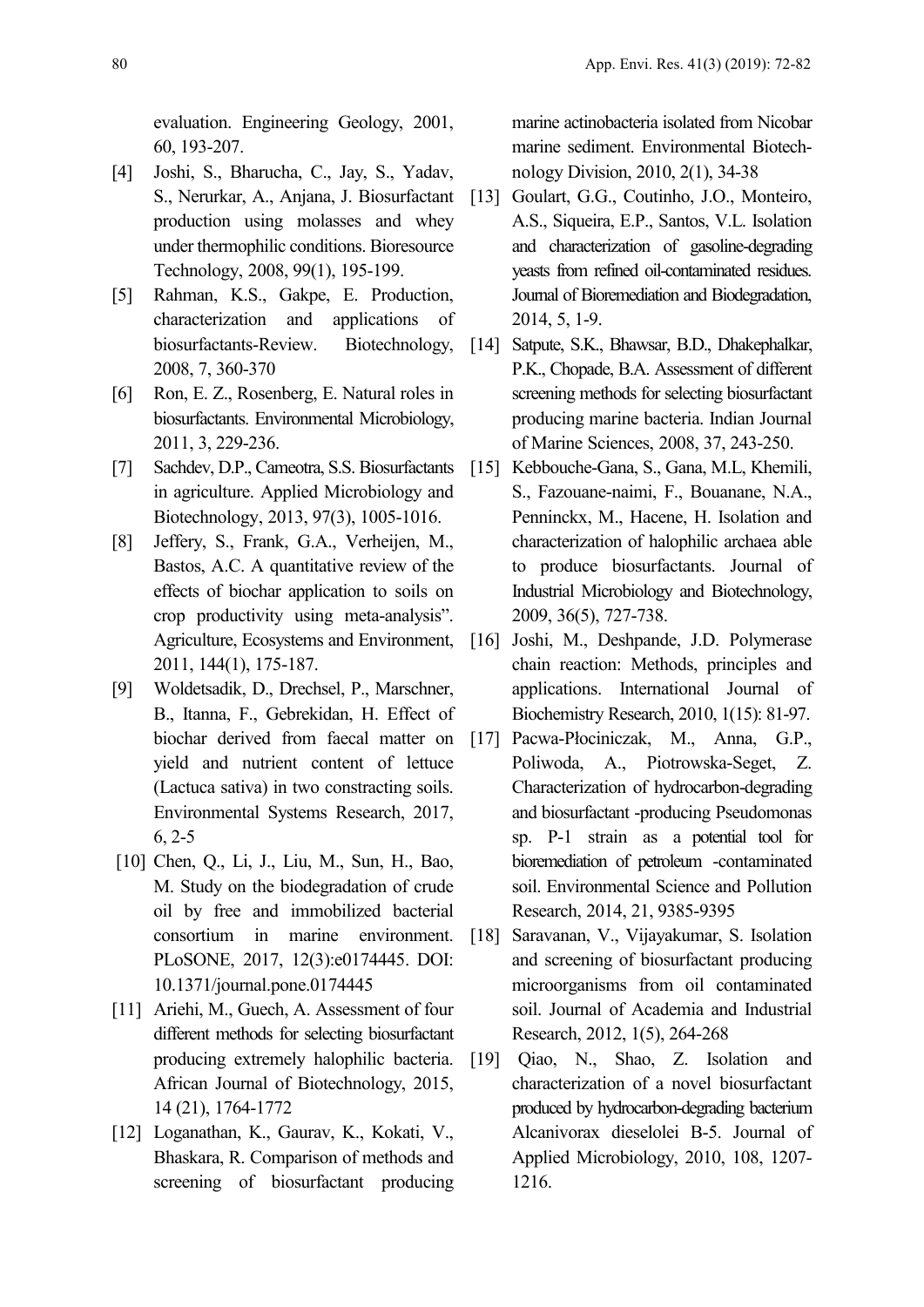- [20] Kim, P., Jaewon, R., Young, H., Youn-Tae Chi. Production of biosurfactant lipopeptide iturin A, Fengyan and surfactin A from Bacillus subtilis CMB32 for control of colletotrichum gloeosporoides. Journal of Microbiology and Biotechnology, 2010, 138-145
- [21] Mouafia, F.E., Mostafa, M.A., Maysa, E. M. Optimization of biosurfactant production by Bacillus brevis using response surface methodology. Biotechnology Reports, 2016, 9, 31-37.
- [22] Marchut Mikolajczyk, O., Drozdzynski, P., Pietrzyk, D., Antczak, T. Biosurfactant production and hydrocarbon degradation activity of endophytic bacteria isolated from Chelidonium majus. Microbial Cell Factories, 2018, 17(171), 1-9.
- [23] Elad, Y., Rav, D.D., Meller, H.Y., Borenshtein, M., Kalifa, H.B., Silber, A., Graber, E.R. Induction of systemic resistance in plants by biochar, a soilapplied carbon sequestering agent. Phytopathology, 2010, 100(9), 913-921.
- [24] Youssef, N.H., Duncan, K.E., Nagle, D.P., Savage, K.N, Knapp, R.M., McInerney, M.J. Comparison of methods to detect biosurfactant production by diverse microorganisms. Journal of Microbiological Methods, 2004, 56(3), 339-347
- [25] Said, B.H., Latifa, S., Abdeljelil, G., Abderrazak, M. Screening of potential biosurfactant producing bacteria isolated from seawater biofilm. African Journal of Biotechnology, 2012, 11(77), 14153-14158.
- [26] Vandana, P., Singh, D. Review on biosurfactant production and its application. International Journal of Current Microbiology and Applied Sciences, 2018, 7(8), 4228-4241
- [27] Zou, C., Wang, M. Xing, Y., Lan, G., Ge, T., Yan, X., Gu, T. Characterization and optimization of biosurfactant produced by Acinetobacter baylyi ZJ2 isolated

from crude oil-contaminated soil sample toward microbial enhanced oil recovery applications. Biochemical Engineering Journal, 2014, 90, 49-58.

- [28] Sharmaa, R., Singhb, J., Verma. N. Production, characterization and environmental applications of biosurfactants from Bacillus amyloliquefaciens and Bacillus subtilis. Biocatalysis and Agricultural Biotechnology, 2018, 16, 132-139
- [29] Santhini, K., Parthasarathi, R. Isolation and screening of biosurfactant producing microorganisms from hydrocarbon contaminated soils from automobile workshop. International Journal of Pharmaceutical and Biological Archive, 2014, 5(2), 158-167
- [30] Helmy, Q., Kardena, E. Strategies toward commercial scale of biosurfactant production as potential substitute for it's chemically counterparts. International Journal of Biotechnology, 2011, 12, 66-86.
- [31] Varadavenkatesan, T., Ramachandra, V. Production of lipopeptide biosurfactant by a novel Bacillus sp. and its applicability to enhanced oil recovery, International Scholarly Research Notices Microbiology, 2013, 1-8.
- [32] Singh, P., Cameotra, S. Potential applications of microbial surfactants in biomedical sciences. Trends in Biotechnology, 2004, 22, 142-146.
- [33] Farag, S., Soliman, N.A. Biodegradation of crude petroleum oil and environmental pollutants by Candida tropicalis strain. Brazilian Archives of Biology and Technology, 2011, 54(4), 821-830.
- [34] Jianliang, X., Yanan, W., Zhixiu, L., Menglu, L., Xiyu, S., Huajun, W., Bing, L. Characteristic assessment of dieseldegrading bacteria immobilized on natural organic carriers in marine environment: the degradation activity and nutrient. Scientific Reports, 2017, 7(8635), 1-9.